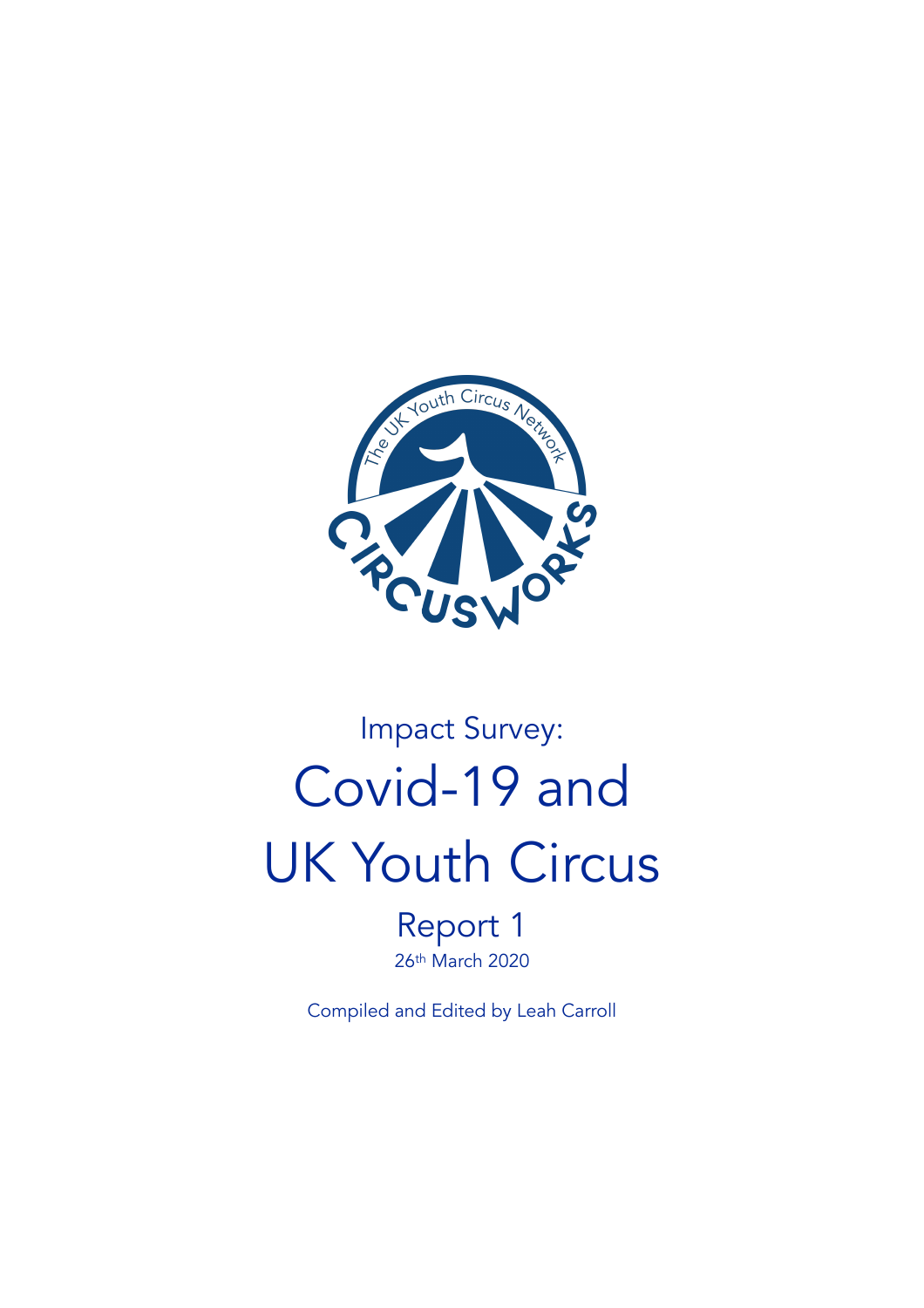

|  | <b>Background</b>                    |
|--|--------------------------------------|
|  | <b>Participation</b>                 |
|  | <b>Process</b>                       |
|  |                                      |
|  |                                      |
|  | <b>Extent of Disruption</b>          |
|  |                                      |
|  |                                      |
|  |                                      |
|  |                                      |
|  | <b>Employment Numbers and Status</b> |
|  |                                      |
|  |                                      |
|  | <b>Impact on Personal Income</b>     |
|  |                                      |
|  | <b>Participant Numbers</b>           |
|  |                                      |
|  |                                      |
|  | <b>Long-Term Impact</b>              |
|  |                                      |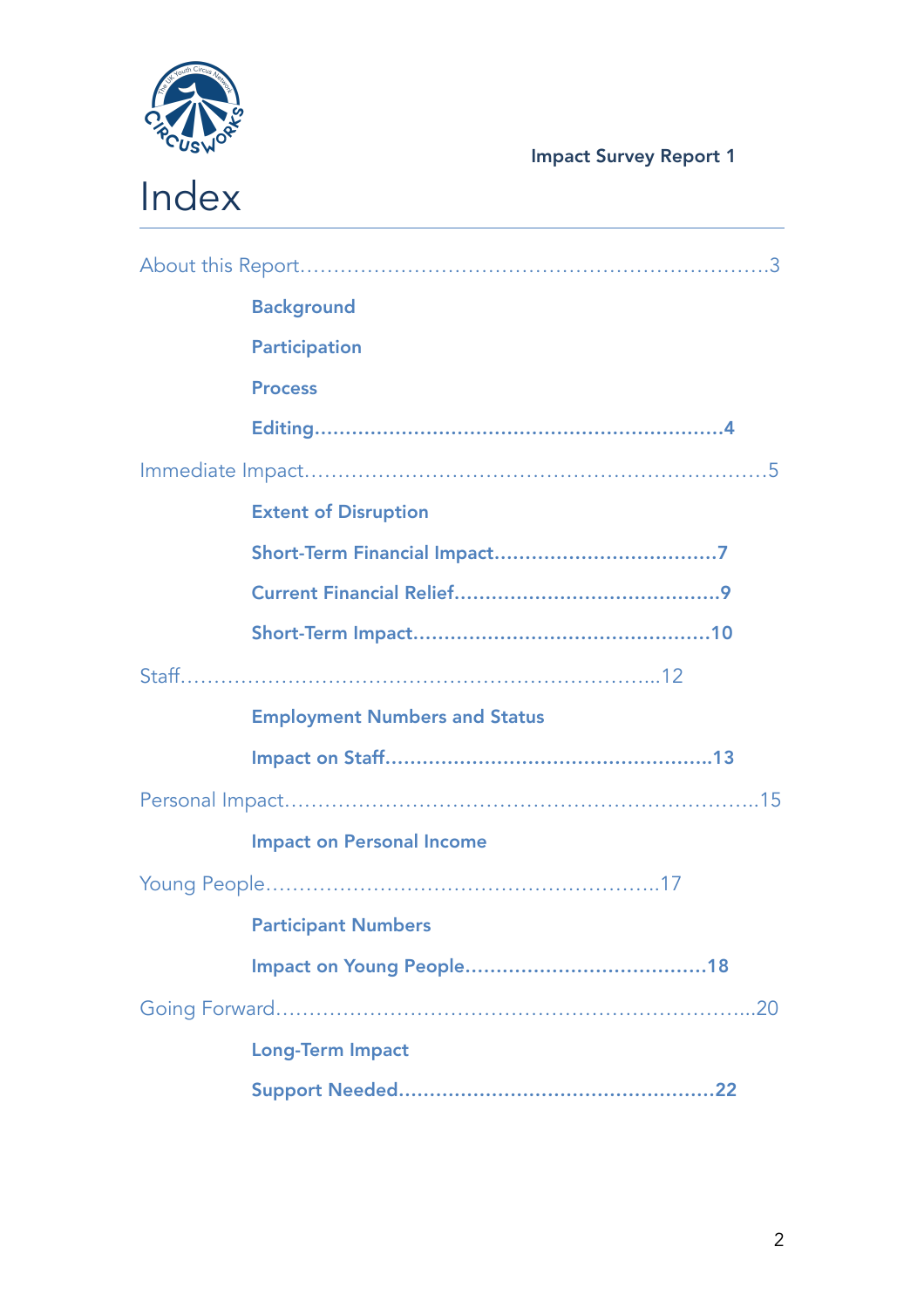



## About this Report

## Background

The recent crisis has hit youth circus organisations and practitioners particularly hard, as most circus schools close their doors with no idea of when they will be able to open them again. Our survey last year indicated that our sector is fragile, underfunded and staffed predominately by freelancers. Current government plans to support workers through this crisis have little to offer self-employed people, or small businesses that do not occupy property.

This is the first report on our on-going impact surveys, designed to find out what effects the Covid-19 pandemic is having on UK youth circuses, and what needs to be done to mitigate long-term damage.

### **Participation**

All of the youth circuses we are currently aware of across the UK were sent a link to the impact survey. So far, we have had 27 responses from England, 4 from Wales and 2 from Scotland. The survey was filled in anonymously, however we requested that youth circuses ensure that only one survey form was filled out per youth circus. The survey is not publicly available.

### Process

Our online survey was launched on March 21st, 2020. This report contains the responses we received in four days, between March 21<sup>st</sup> and March 25<sup>th</sup>; when this report was compiled. We are still receiving responses, and intend to compile new reports as this crisis continues, and more youth circuses respond.

As of 13.20 GMT on March 25<sup>th</sup>, 2020, we had received 34 responses: 24 completed, and 10 started but not completed. Those that did not complete the survey have been included in this report, which is why some questions have fewer responses than others.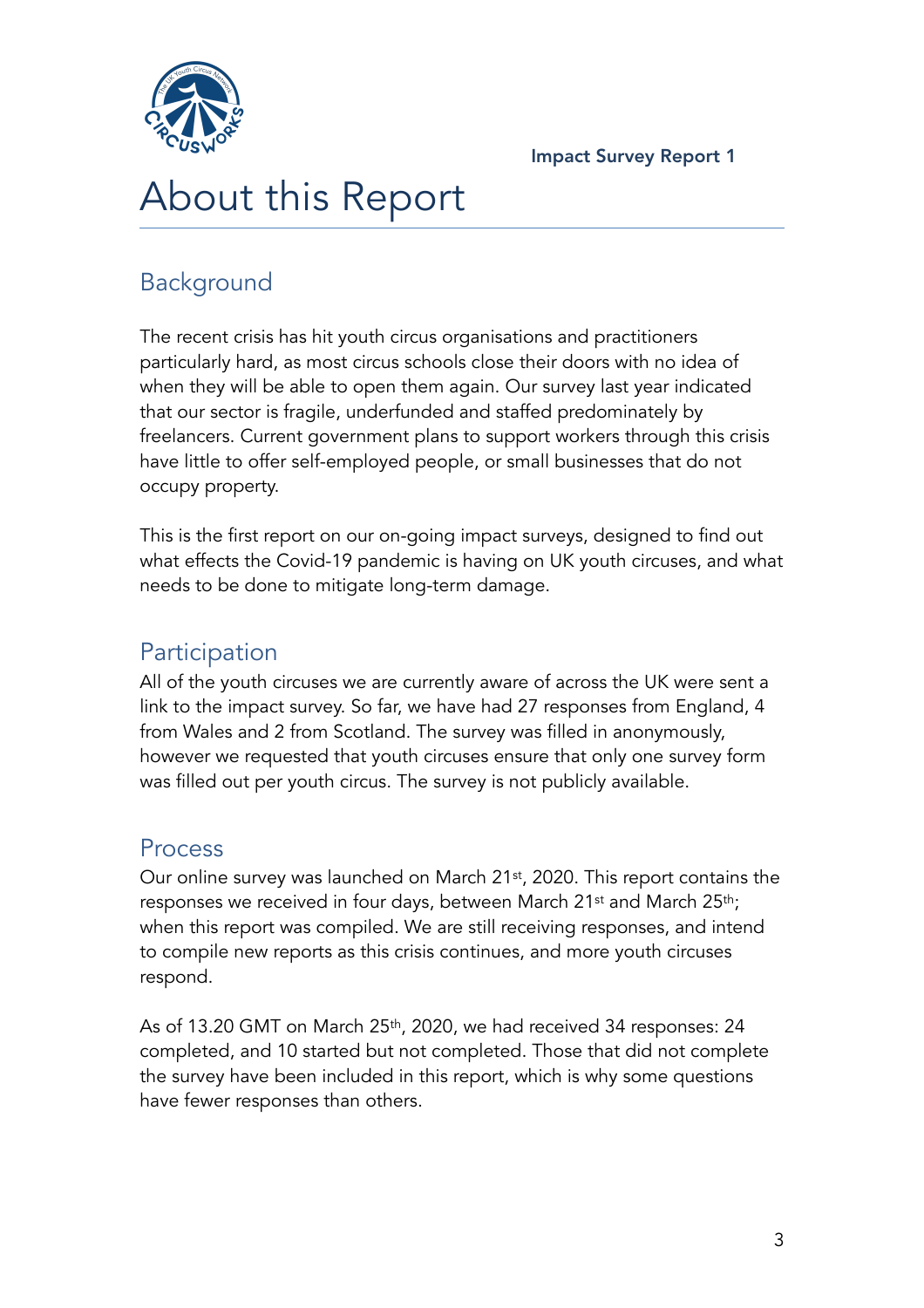

### Editing

We think that it is vitally important to hear from youth circuses in their own words. That being said, they had a lot to say! For the sake of conciseness, in this document we have only included a summary of the main points raised in written answers.

If you have time, please read the Supplement to this report: it contains all of the written answers by youth circuses, in their own words, and is an illuminating and emotive illustration of the circumstances that youth circuses are facing.

Questions are presented here in the same wording as they are in the survey.

**DATA ANALYSIS AND ADDITIONAL NOTES ARE SHOWN IN RED.**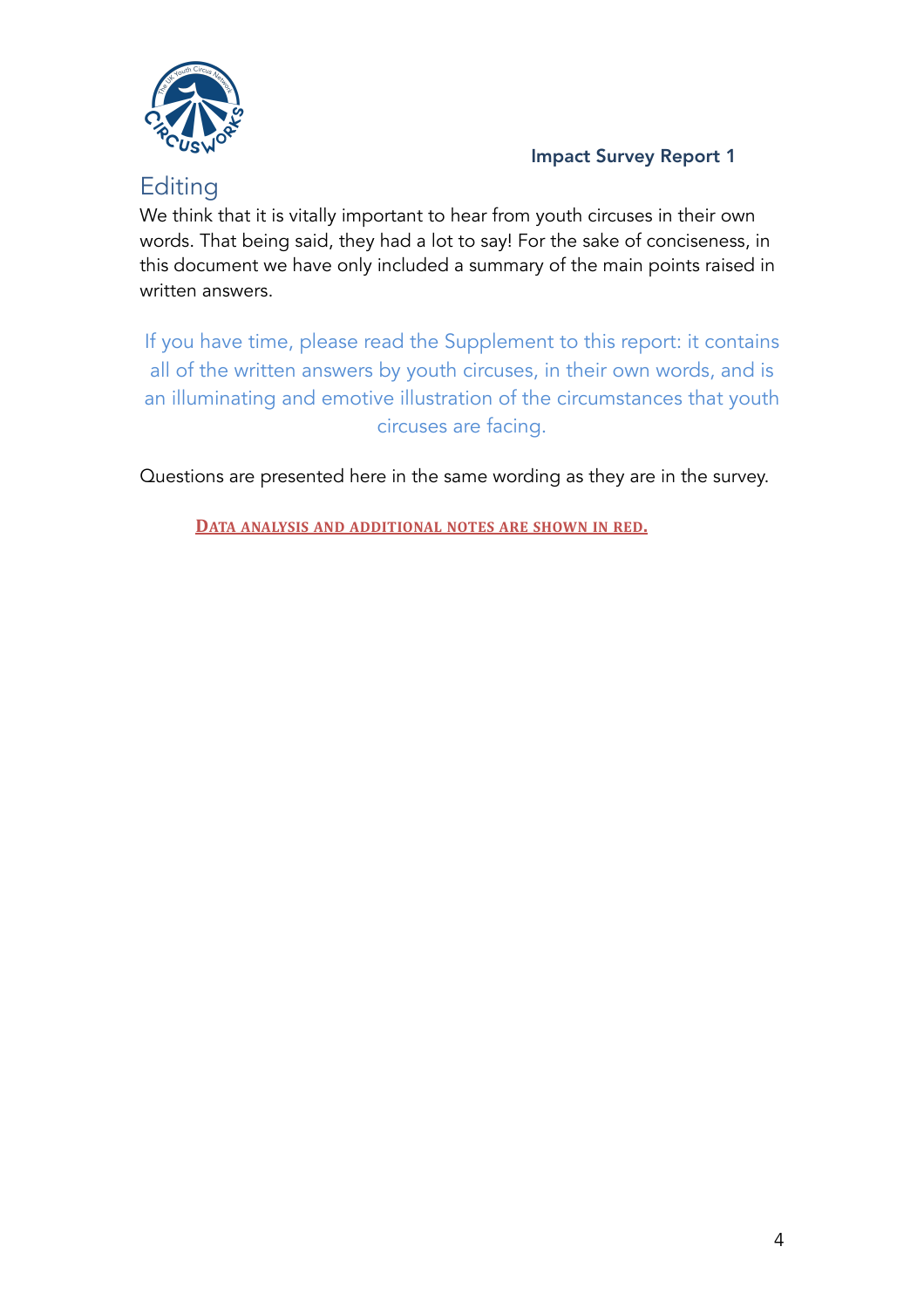

## Immediate Impact

*In the first section of the survey youth circuses gave feedback about what is currently happening, and has already happened, to their youth circus as a result of the Covid-19 crisis.*

## Extent of Disruption



#### 'Other' Text Answers:

"Moved online."

"We have stopped all our in-house classes, but we have been asked to run a few classes for keys workers' children, and vulnerable children and young adults, in a school and college in the area."

**ALL BUT ONE YOUTH CIRCUS HAVE SUSPENDED ALL CLASSES AND ACTIVITIES, OTHER THAN ONLINE CLASSES. ONLY ONE YOUTH CIRCUS IS STILL RUNNING CLASSES, FOR KEY WORKERS' CHILDREN, AS WELL AS VULNERABLE CHILDREN AND YOUNG ADULTS.**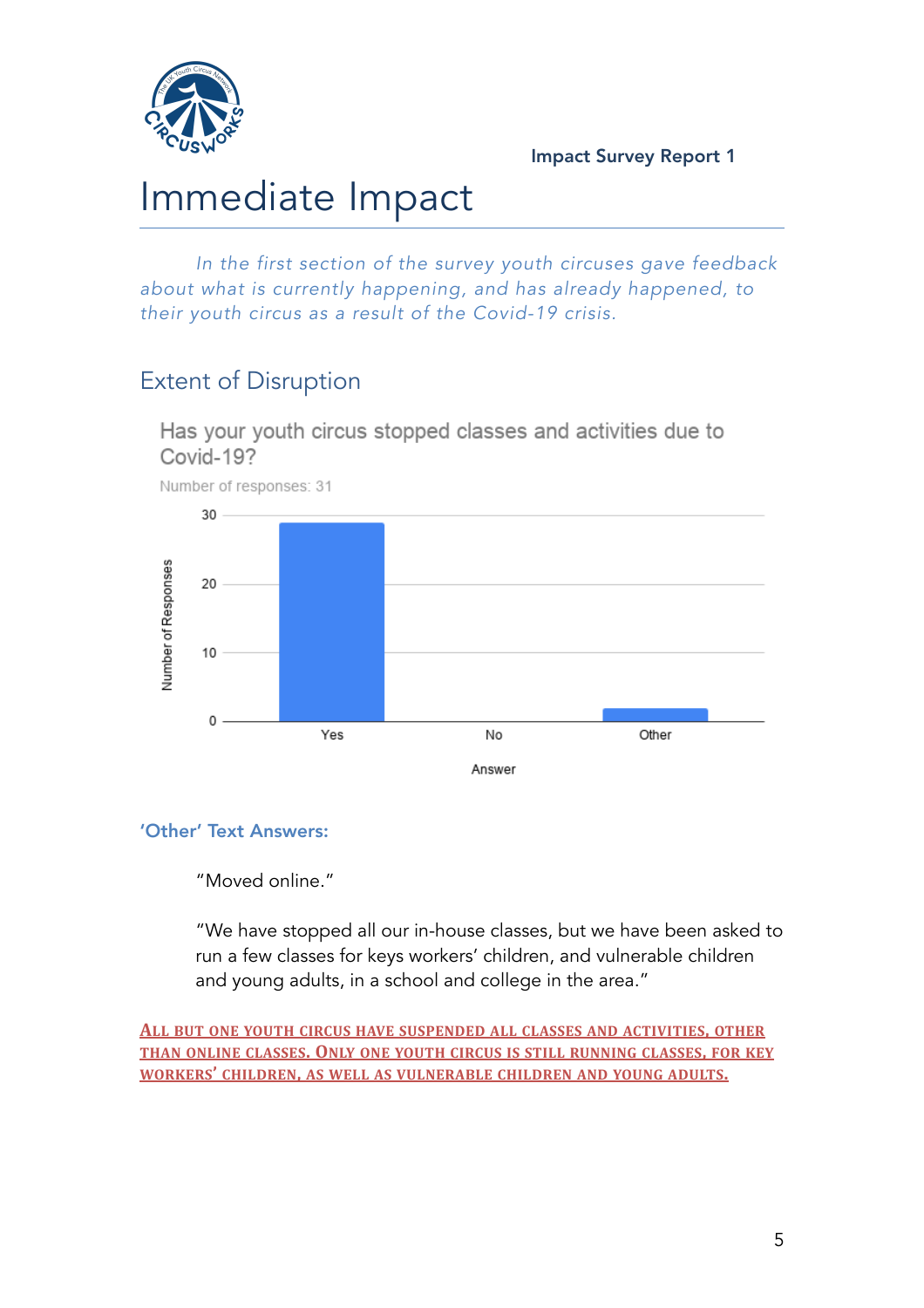



Why did you stop youth circus classes and activities?

Number of responses: 33

#### **PLEASE NOTE THAT YOUTH CIRCUSES COULD SELECT MORE THAN ONE RESPONSE TO THIS QUESTION.**

#### 'Other' Text Answers:

"We chose to, but we teach people within the vulnerable categories that needed to be protected."

"Our hall where we taught, closed."

"The community centre we work from closed due to government advice."

"We are based in a school hall, so we had to mirror school closures."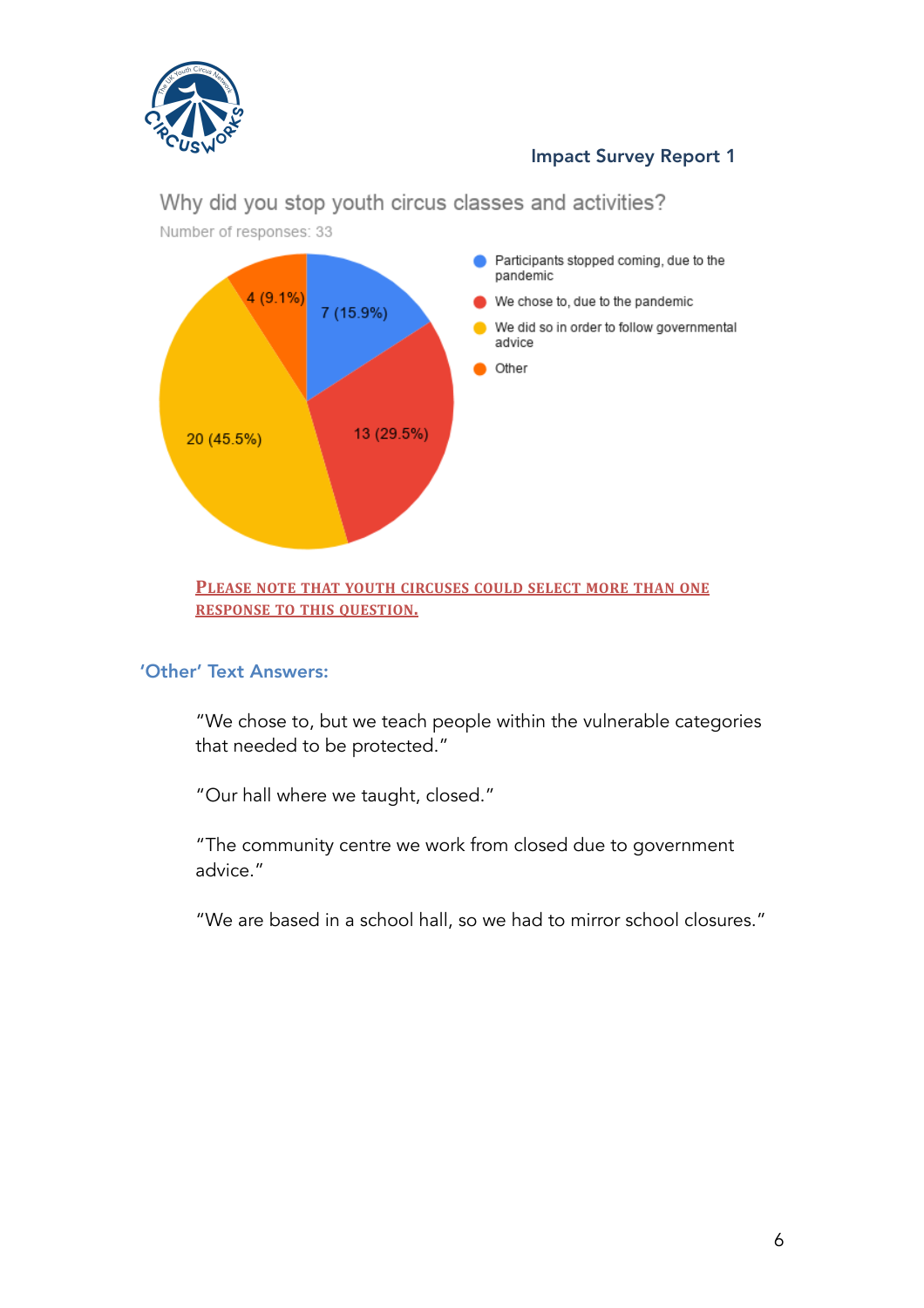

### Short-Term Financial Impact

What percentage of income from your youth circus has now gone due to Covid-19?

Number of responses: 31 25  $2<sub>3</sub>$ 20 Number of Responses 15 10 5 1  $\overline{0}$  $\overline{0}$  $\overline{0}$  $\Omega$  $\overline{0}$  $\overline{0}$ R  $\Omega$ 30% 40% 50% 0% 10% 20% 60% 70% 80% 90% 100% Percentage of Income

**74% (23 RESPONSES) OF YOUTH CIRCUSES THAT RESPONDED TO THIS QUESTION REPORT THAT 100% OF THEIR INCOME HAS GONE DUE TO COVID-19. 94% REPORT THAT 50% OR MORE OF THEIR INCOME HAS GONE.**

Please estimate the financial impact that this crisis has already had on your youth circus:



**Estimated Loss** 

**ACCORDING TO THEIR OWN ESTIMATES, THE 27 YOUTH CIRCUSES THAT HAVE RESPONDED** TO THIS QUESTION SO FAR HAVE LOST A TOTAL OF £188,199.00 **DUE TO THE COVID-19 CRISIS. ON AVERAGE, EACH YOUTH CIRCUS HAS LOST AROUND £7000.**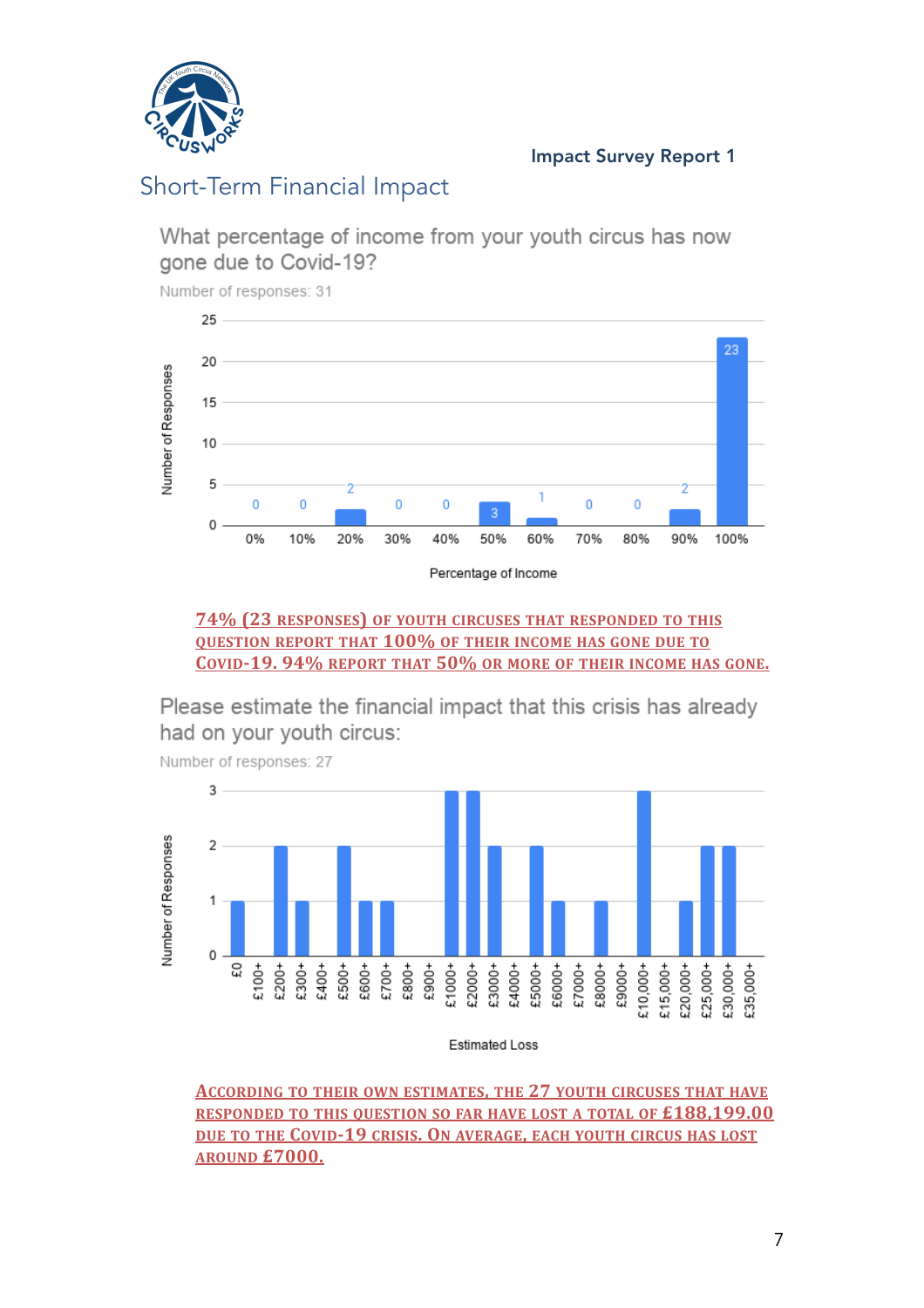

Does your youth circus have any on-going outgoings during this time (e.g. rent on premises)?

Number of responses: 29



Estimated Outgoings (Monthly)

**OF THE 29 YOUTH CIRCUSES THAT RESPONDED TO THIS QUESTION, 3 HAVE NO ON-GOING OUTGOINGS. 10 HAVE MONTHLY OUTGOINGS BETWEEN £50 TO £550, 7 HAVE OUTGOINGS BETWEEN £1000 TO £2000, AND 7 HAVE OUTGOINGS BETWEEN £2500 AND £5500. 2 YOUTH CIRCUSES HAVE MONTHLY OUTGOINGS OF £8000 OR MORE.**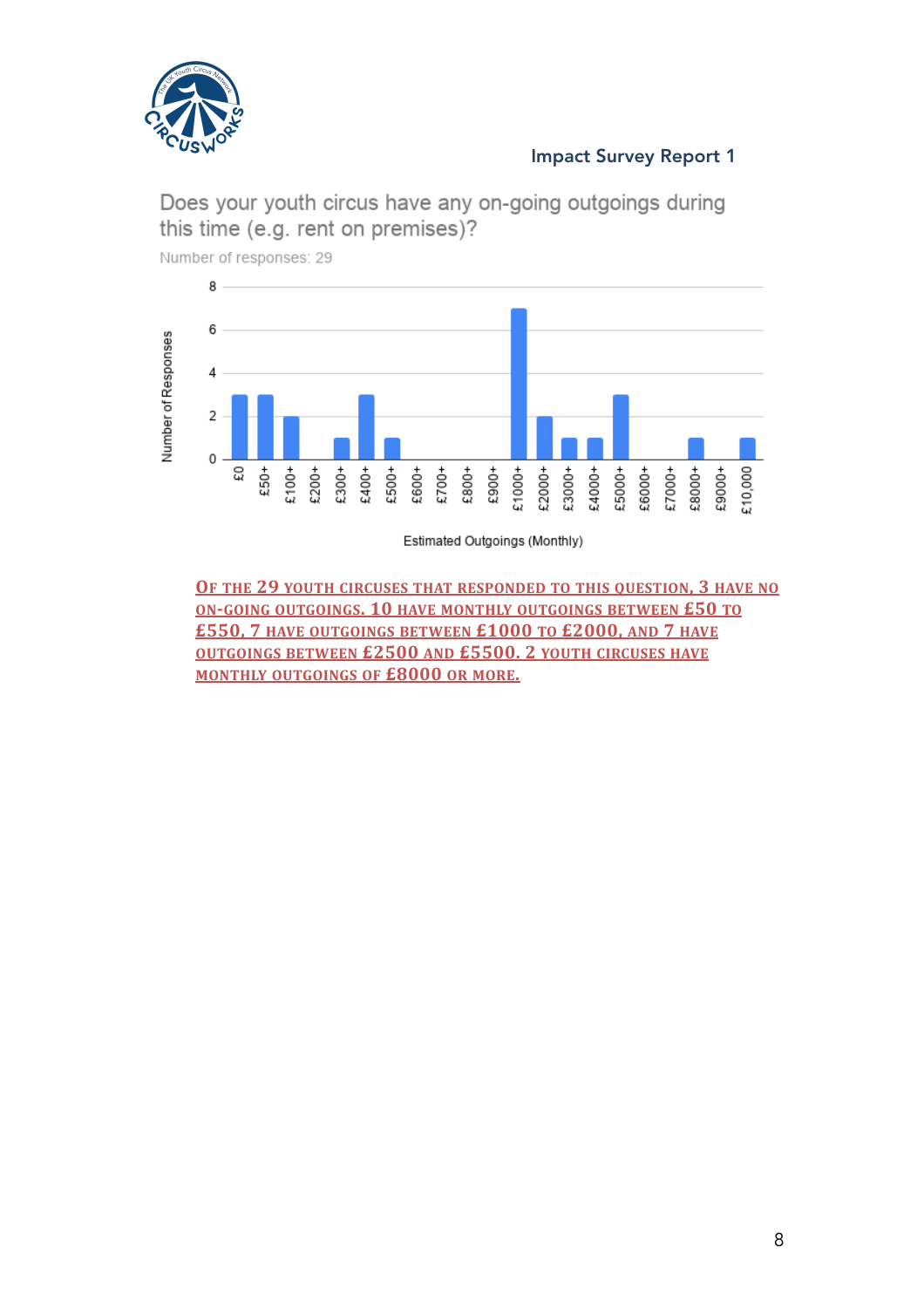

## Current Financial Relief

Will any of the financial relief that has so far been announced by the UK Government due to Covid-19 be available to your youth circus? Number of responses: 33



#### 'Other' Text Answers:

"We believe we will get a grant, plus back pay for 80% for three PAYE employees. More info is due in April from local government."

"I think so. Yet to confirm."

"Available to apply for the government loan of up to £250,000."

**3 YOUTH CIRCUSES OUT OF THE 33 THAT RESPONDED TO THIS QUESTION BELIEVE THAT THEY WILL RECEIVE FINANCIAL RELIEF FROM THE UK GOVERNMENT. THE MAJORITY (27 RESPONSES: 82%) ANSWERED, "NO" OR "DON'T KNOW" TO THIS QUESTION.**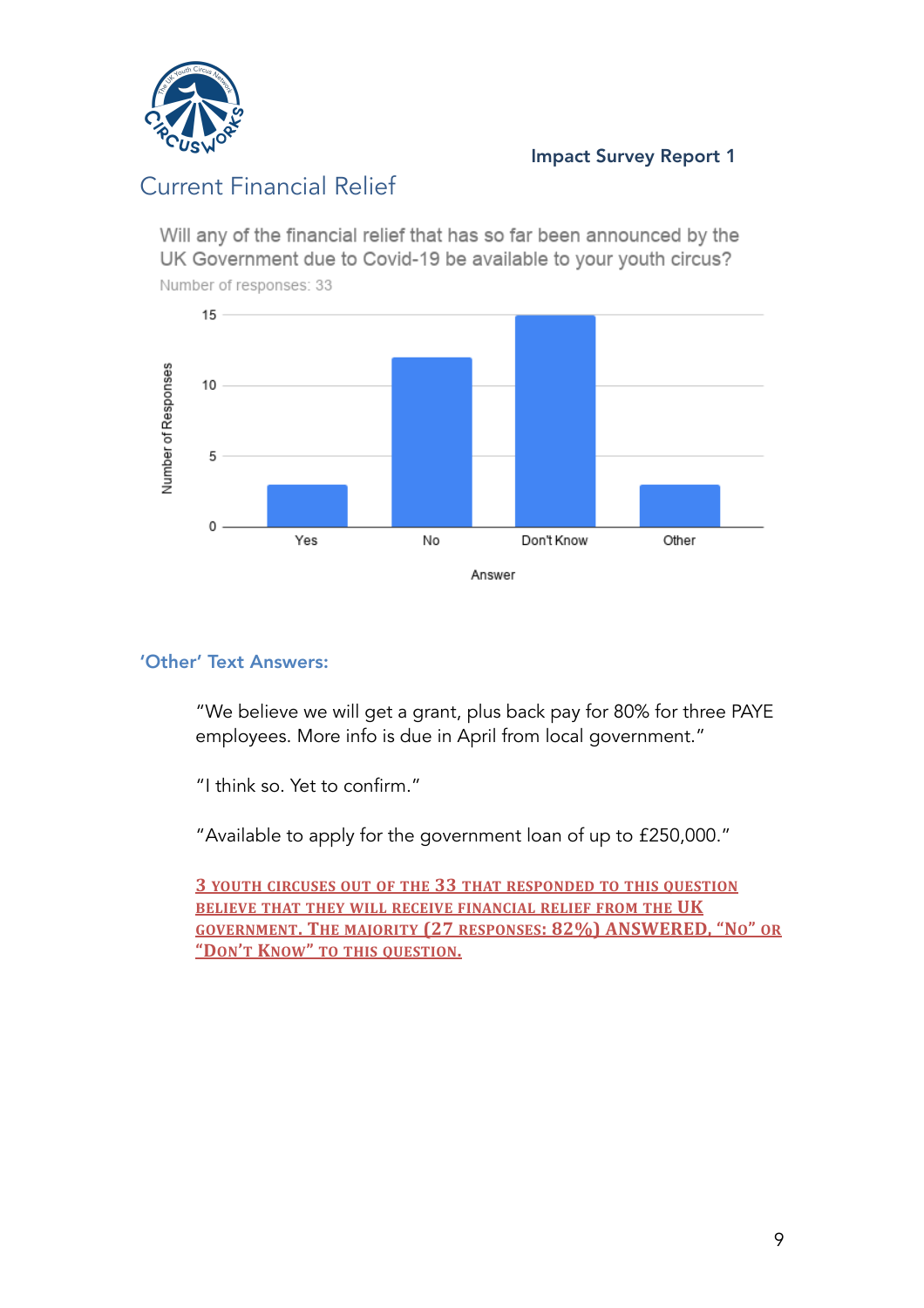

## Short-Term Impact

What short-term impact, financial or otherwise, has the current situation had on your youth circus?

#### Written Answers: Summary *(for full answers, see* Supplement*)*

#### Income

Predictably, most of the responses to this question concerned a substantial, or complete, loss of income.

The most common concern raised was that self-employed teachers, staff, and directors, have lost all of their personal income, and many are already financially struggling due to this.

A few youth circuses are attempting to support their self-employed staff, but most are unable to.

All of the responses gathered indicate that youth circuses have stopped all activity, except for some online content. This means that they have lost income from youth circus classes, but also ticket sales from youth circus shows and showcases, merchandise, outreach work, events, and workshops.

Youth circuses that are a part of larger organisations (e.g. professional performance companies, or larger schools that also offer adult classes), report that they have had to stop all or most of their wider activity as well.

Money that has already been spent, for example on marketing, insurance, bills, and rent has been wasted.

Funded projects have been indefinitely postponed. There is a risk that some funders will ask for their money back.

Fees already paid by parents have, in some cases, been donated to youth circuses to pay tutors, or rolled over to when the youth circus is reopened. Some parents have required refunds, however.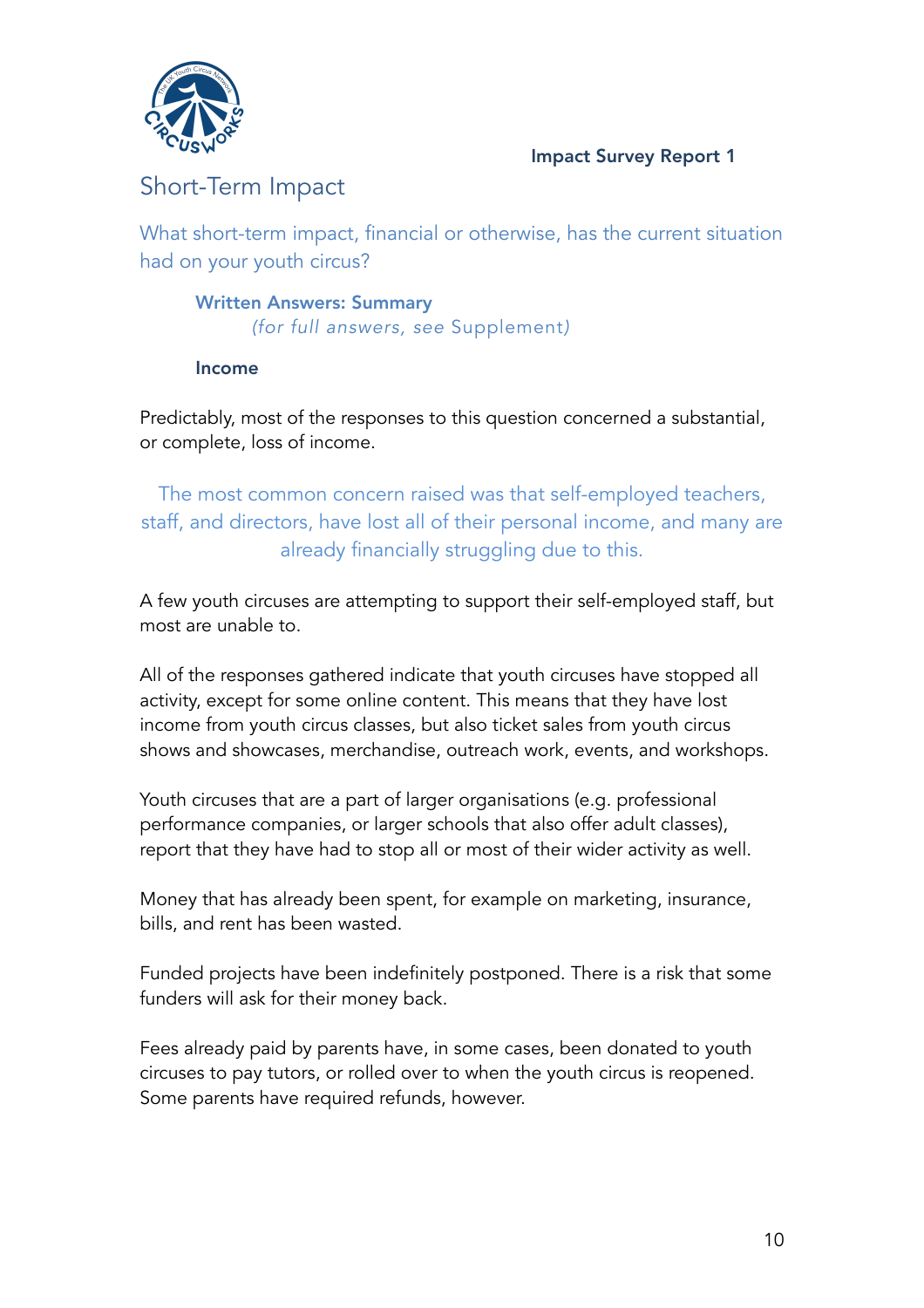



Many youth circuses have paid hire fees on venues in advance. Some have been promised reimbursement, but many have not.

Some youth circuses are struggling to pay on-going outgoings, for instance rent and bills.

#### Programme

There is widespread uncertainty about how much future programming needs to be cancelled or postponed. Youth circuses are not taking future bookings, as restart dates are unknown.

As previously mentioned, responses indicate that youth circuses have cancelled all activity in the short term, except some online content.

#### Young People and Parents

In their answers, many youth circuses express concern about the impact this closure is already having on the young people they teach. Many are particularly concerned about participants with additional needs.

A detailed summary of concerns regarding the impact youth circus closures will have on young people is included later in this report.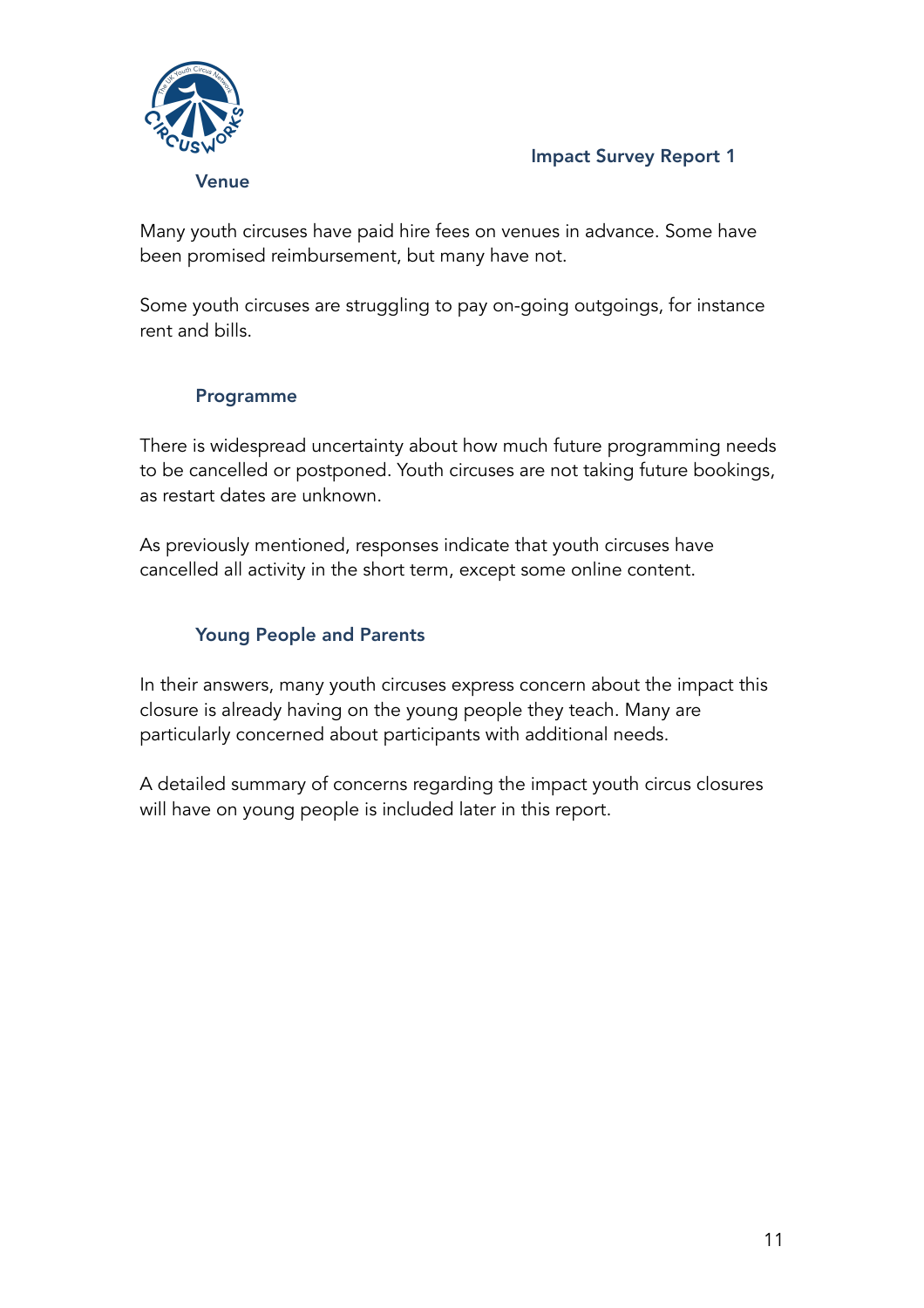

*Youth circus staff are particularly vulnerable in this crisis, as the majority of youth circus teachers, administrators and riggers are self-employed. In our 2018-2019 survey, we found that 75% of paid youth circus trainers were self-employed.*

## Employment Numbers and Status

How many people does your youth circus regularly employ (including administrative staff, riggers, and self-employed teachers)?



Number of responses: 33

Number of Regular Staff

**THE 33 YOUTH CIRCUSES THAT HAVE RESPONDED TO THIS QUESTION REGULARLY EMPLOY A TOTAL OF 263 STAFF.**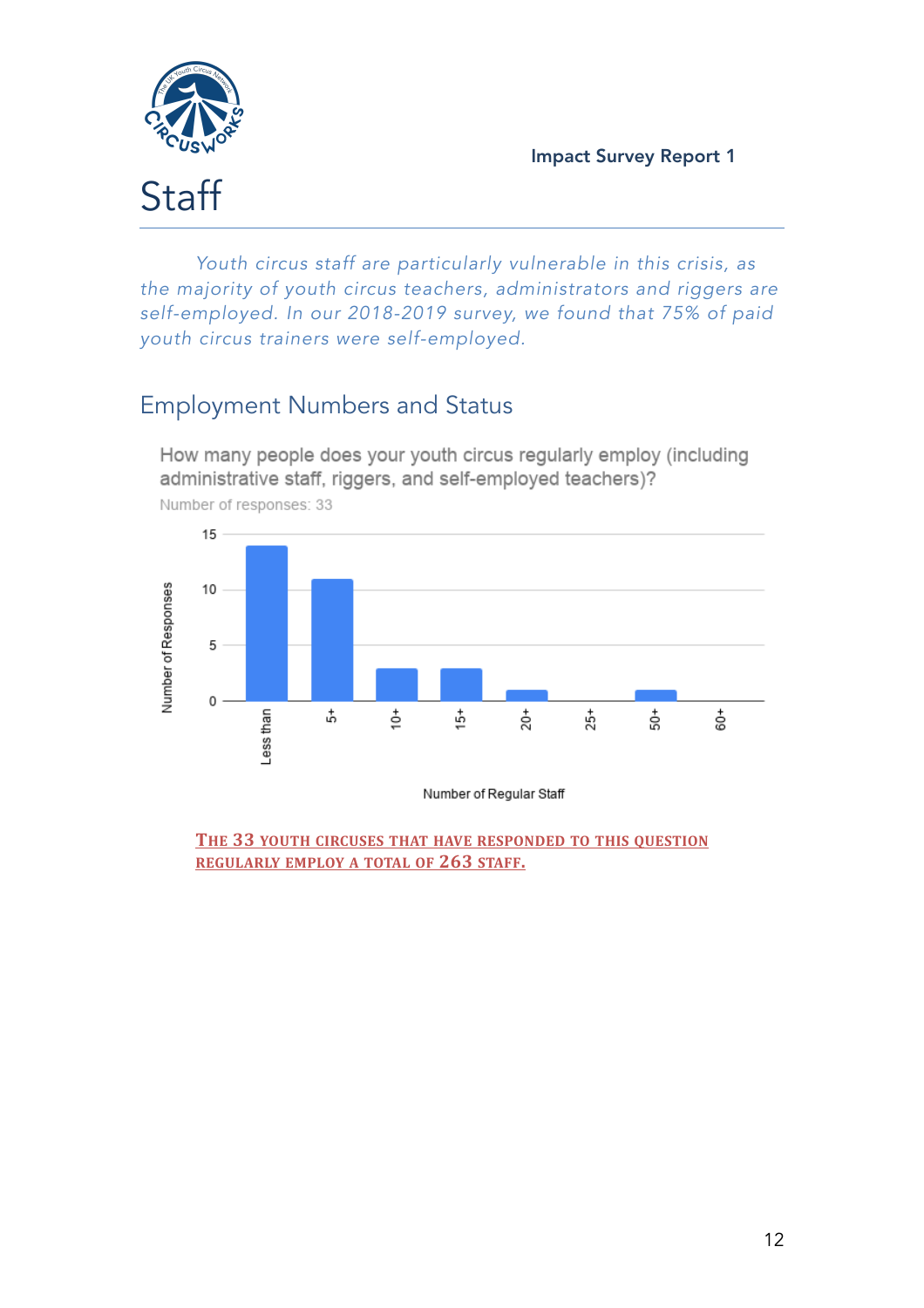



How are the majority of your staff (including teachers) employed?

Employment Status

#### **84% OF YOUTH CIRCUSES THAT RESPONDED TO THIS QUESTION REPORT THAT THE MAJORITY OF THEIR STAFF ARE SELF-EMPLOYED.**

## Impact on Staff

#### What impact will this situation have on your staff?



Number of responses: 33

*\*PLEASE NOTE THAT YOUTH CIRCUSES WERE ALLOWED TO SELECT MULTIPLE RESPONSES TO THIS QUESTION. NUMBER ON PIE SLICE = NUMBER OF RESPONSES.*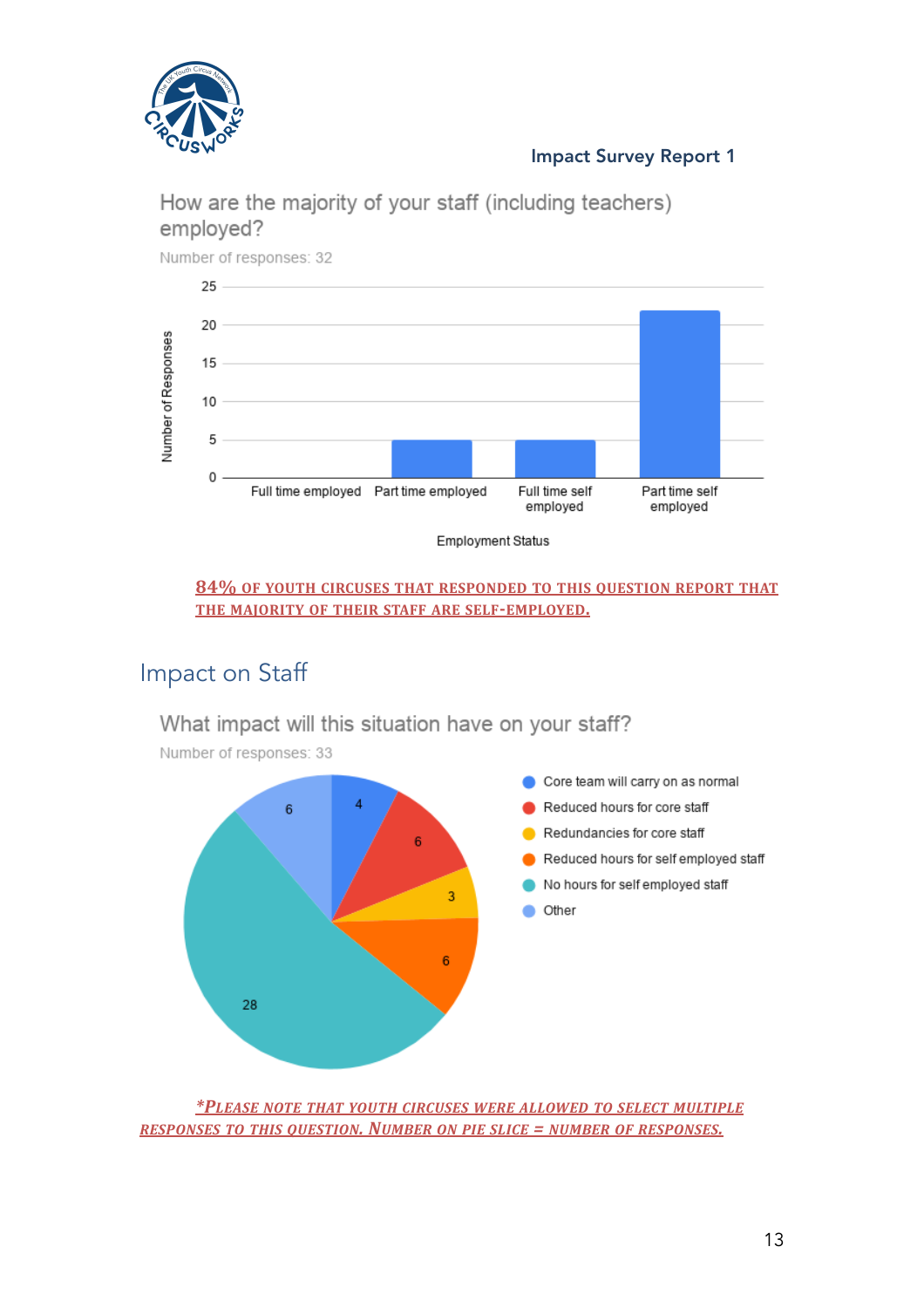

*"SAME HOURS AS USUAL FOR SELF EMPLOYED STAFF" WAS ALSO AN OPTION, HOWEVER IT IS NOT INCLUDED HERE AS IT HAD 0 RESPONSES. 'NO HOURS FOR SELF EMPLOYED STAFF' HAD THE MOST RESPONSES (28).*

#### 'Other' Text Answers:

"Our teachers are all on zero hour contracts. So they are employed, and receive holiday pay, but only for the hours they work. We are paying them for the remaining 2 weeks of their current rota, but they have NO work booked for after this if we cannot run classes."

"No hours for staff, except one who is a company director and is continuing to work on a voluntary basis."

"Too early to tell. Hoping to furlough to protect staff and funding."

"Tutors have no hours, admin staff have reduced hours - all are selfemployed."

"We hope we can still pay our self employed staff regardless."

"We expect core team will carry on as normal - but this could change."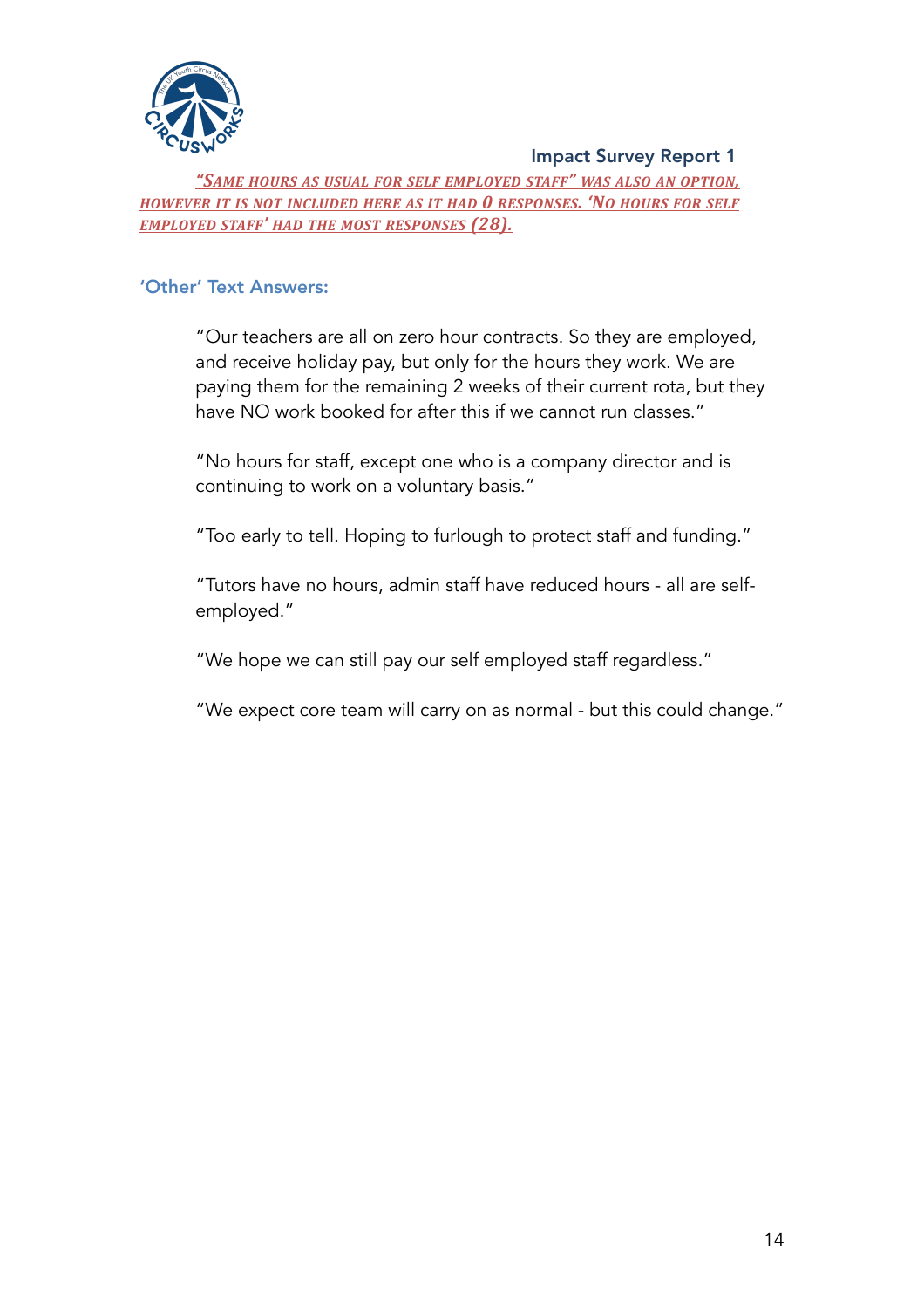

## Personal Impact

*We included this section in the survey in recognition of the fact that many youth circuses are small businesses, run by individuals who may lose their personal income as a result of this crisis.*

## Impact on Personal Income

What percentage of your personal income usually comes from youth circus?



**OF 30 THE HEADS OF YOUTH CIRCUSES THAT ANSWERED THIS OUESTION, 53% (16 RESPONSES) REPORT THAT 50% OR MORE THEIR PERSONAL INCOME COMES FROM YOUTH CIRCUS, 27% (8 RESPONSES) REPORT THAT 80% OR MORE OF THEIR PERSONAL INCOME IS FROM YOUTH CIRCUS, AND 13% (4 RESPONSES) REPORT THAT 100% OF THEIR PERSONAL INCOME COMES FROM YOUTH CIRCUS.**

Number of responses: 30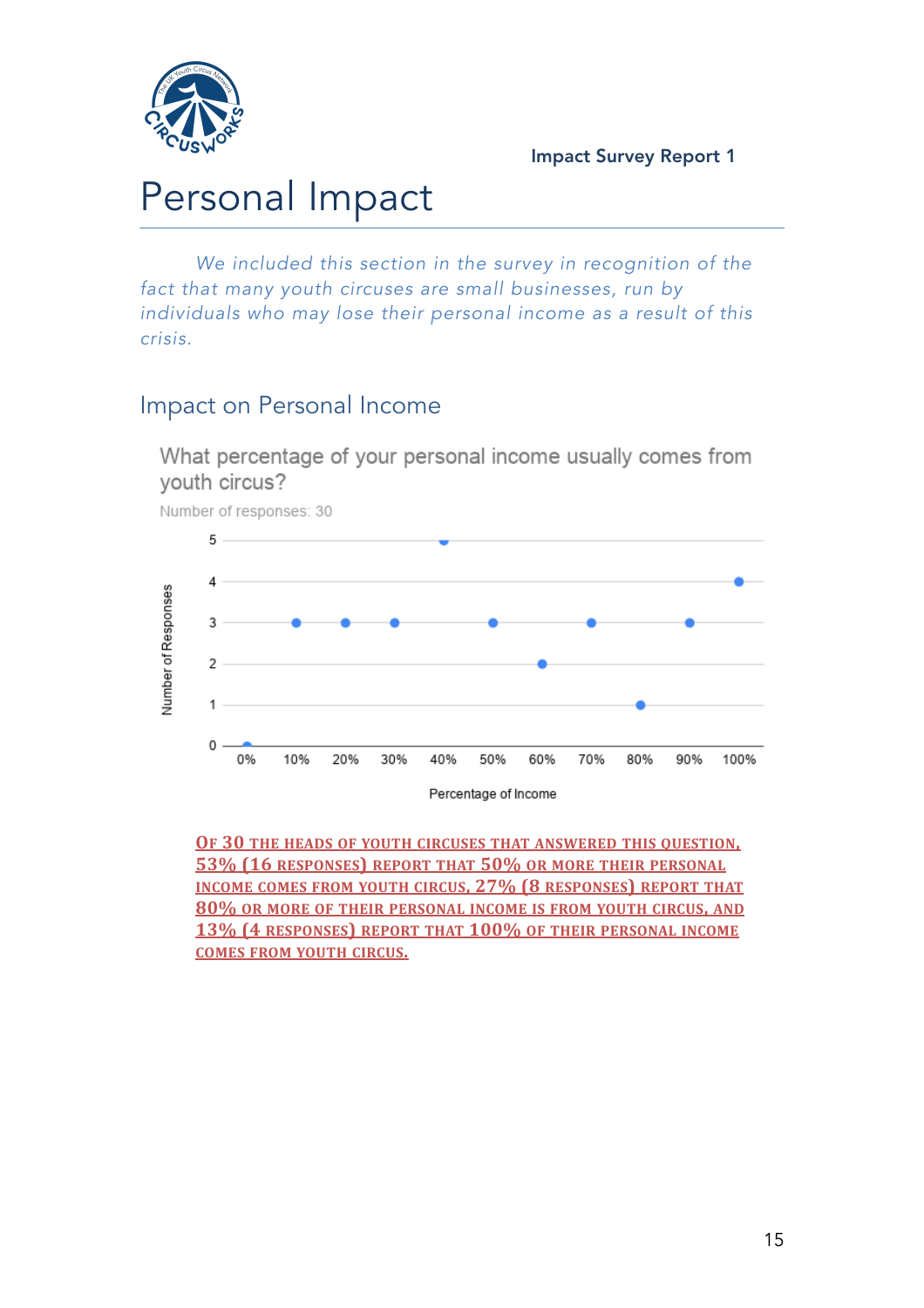

Will your personal income from youth circus be secure during this crisis?



#### **THE MAJORITY OF PEOPLE WHO RUN YOUTH CIRCUSES DO NOT BELIEVE THAT THEIR PERSONAL INCOME FROM THE YOUTH CIRCUS WILL BE SECURE DURING THIS CRISIS.**

#### Do you have any other income that is currently stable under Covid-19?



**48% (16 RESPONSES) OF HEADS OF YOUTH CIRCUSES HAVE NO INCOME OUTSIDE OF YOUTH CIRCUS. ONLY 9% (3 RESPONSES) HAVE INCOME ELSEWHERE THAT THEY ARE CONFIDENT WILL REMAIN STABLE DURING THIS CRISIS.**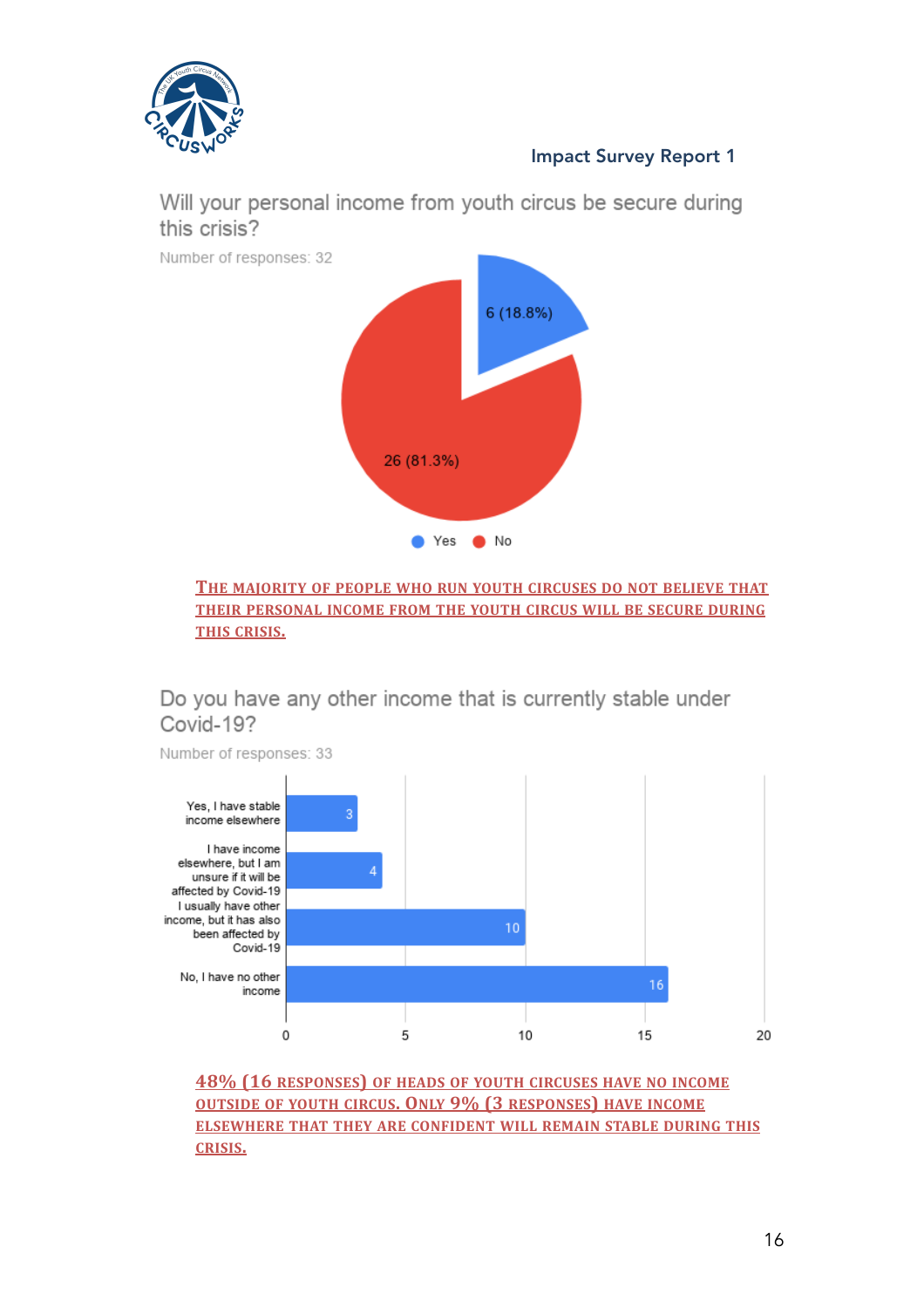

## Young People

*While our main concern in this report is to assess the impact the Covid-19 crisis is having on youth circuses, we think that it is also important to call attention to the impact that their closure will have on the young people who participate in youth circuses across the UK.*

### Participant Numbers

How many young people do you regularly teach in your youth circus (e.g. on a weekly basis?)



Number of responses: 33

Number of Young People

**THE 33 YOUTH CIRCUSES THAT RESPONDED TO THIS QUESTION REGULARLY TEACH A TOTAL OF 2867 YOUNG PEOPLE.**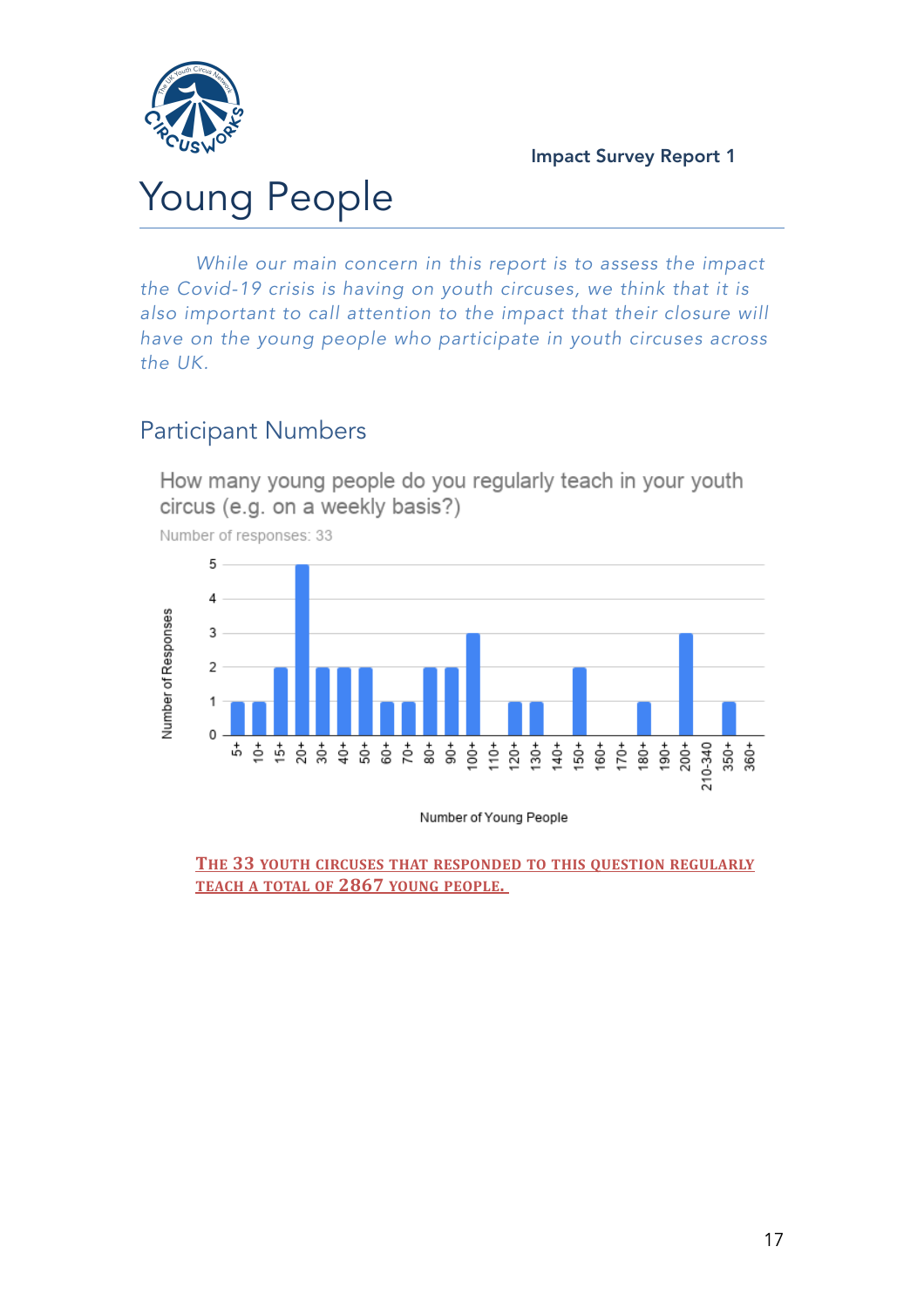

## Impact on Young People

What do you think will be the impact of not having a youth circus for young people?

#### Written Answers: Summary *(for full answers, see* Supplement*)*

#### Fitness

Participants' health and fitness will suffer due to youth circus closure, and they will lose strength, flexibility, functional movement training, and skill development. Some young people might lose all engagement with physical activity in this time, as it will be up to parents to keep them active, and some may not have adequate space at home to exercise.

#### Social

Young people will become socially isolated, and miss their friends, as a result of youth circus closure.

#### Mental Health

In connection to concerns about physical and social wellbeing, youth circuses are very concerned about the effect that isolation and youth circus closure will have on young peoples' mental health. Some of the issues that they expect to see include:

- Boredom
- Hyperactivity
- Anxiety
- Isolation
- **Stress**
- Frustration

Furthermore, they are also concerned that this period could have a detrimental effect on young people's social wellbeing. In the words of one youth circus, the "confidence, resilience and sense of belonging they've achieved over years with us, having not had it elsewhere, could potentially unravel, and will take time to rebuild later on."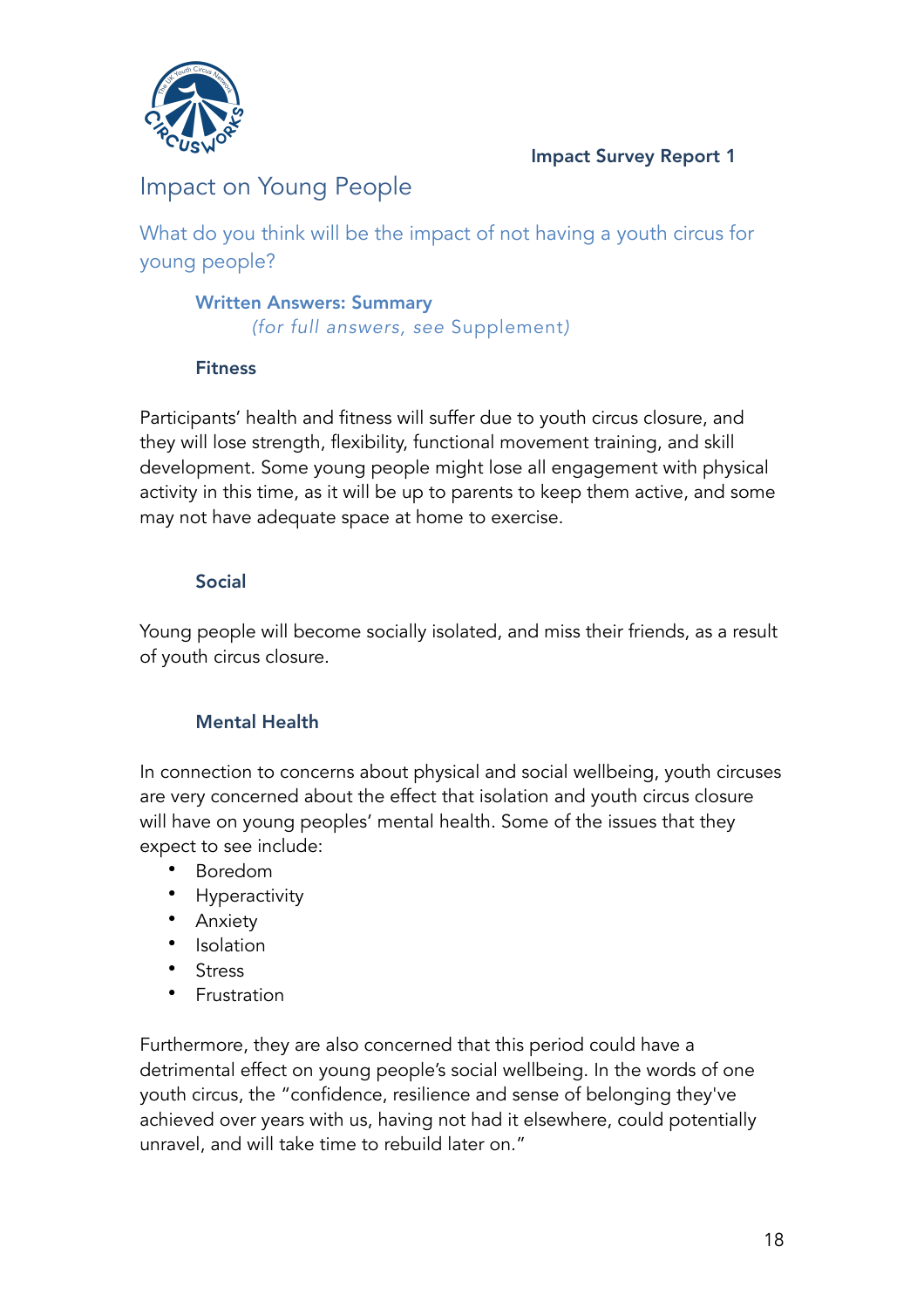

Youth circuses expressed a sense of loss, which goes beyond concerns about young people lacking physical activity or the ability to see their friends. Many reported that their youth circus is a haven for young people, a community where they feel safe and valued. They believe that young people will suffer from losing a sense of belonging to something, as well as not being able to do the thing they love.

For many young people, youth circus is their favourite thing to do. It is a creative outlet, and without it they will lose a form of expression, a place of personal development, and with that a sense of pride. Many young people are already highly disappointed that end of term and summer performances have been cancelled.

#### Safety and Safe Spaces

Youth circuses can act as a lifeline for young people, and they have very real concerns about the safety of their participants in their absence.

Some provide food, for young people from disadvantaged backgrounds, and are concerned that their families will struggle to feed them in this time.

Some participants struggle with issues at home and at school, and their youth circus acts as a safe space, where they can seek support and advice, as well as positive social interactions. Youth circuses also often give a sense of belonging to young people who may not find this elsewhere.

#### Long-Term

A key concern raised in these responses was that young people who are looking to audition for higher circus education now lack training spaces, equipment and support, and may not be able to audition. Youth circus closure is therefore having a long-term impact on young people who want to pursue circus as a career.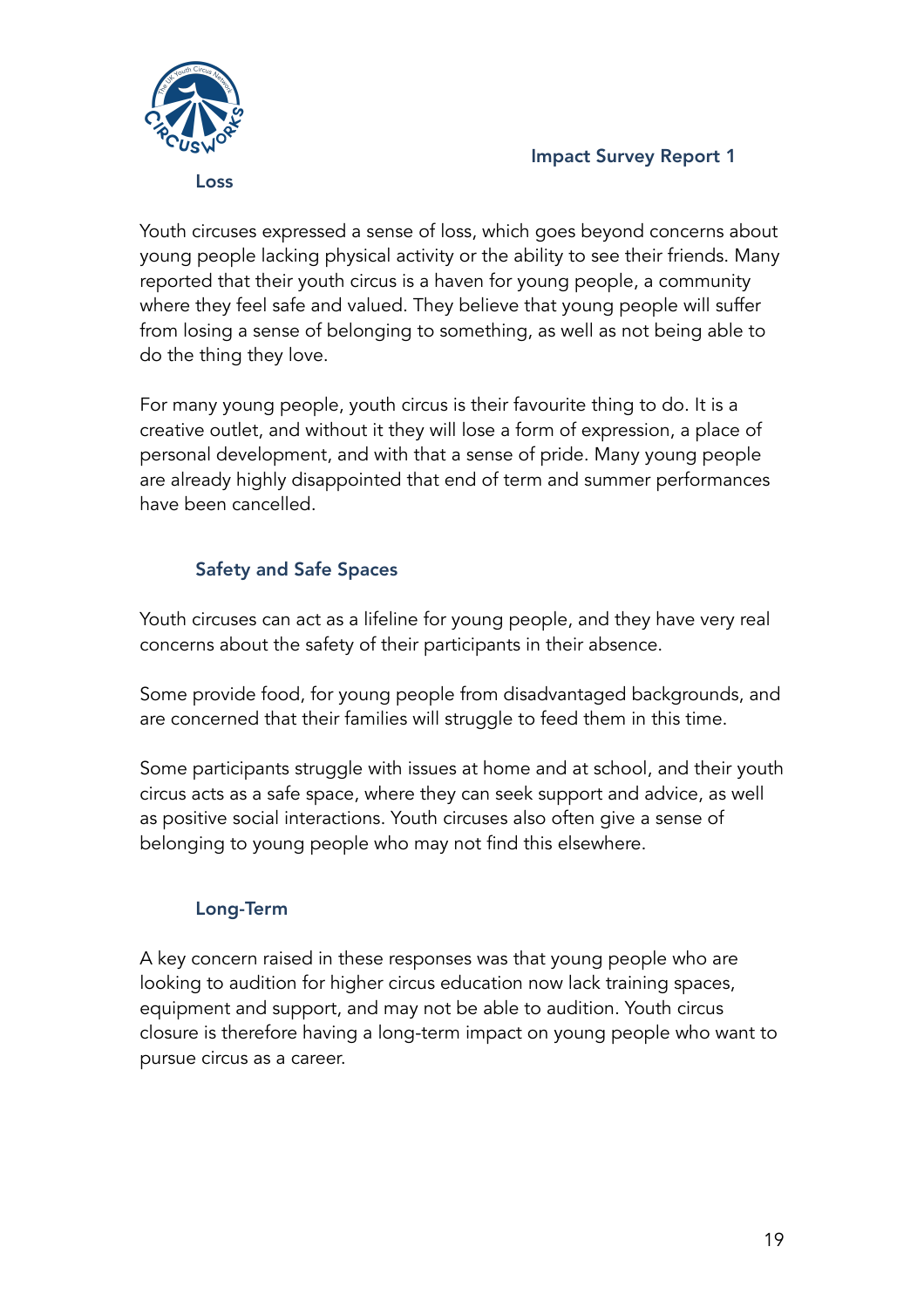

## Going Forward

*The final section of the survey focuses on the long-term impact of this crisis, and what support youth circuses need to survive.*

## Long-Term Impact

If your youth circus is closed until the end of June, what do you estimate the total financial impact will be?



Number of responses: 31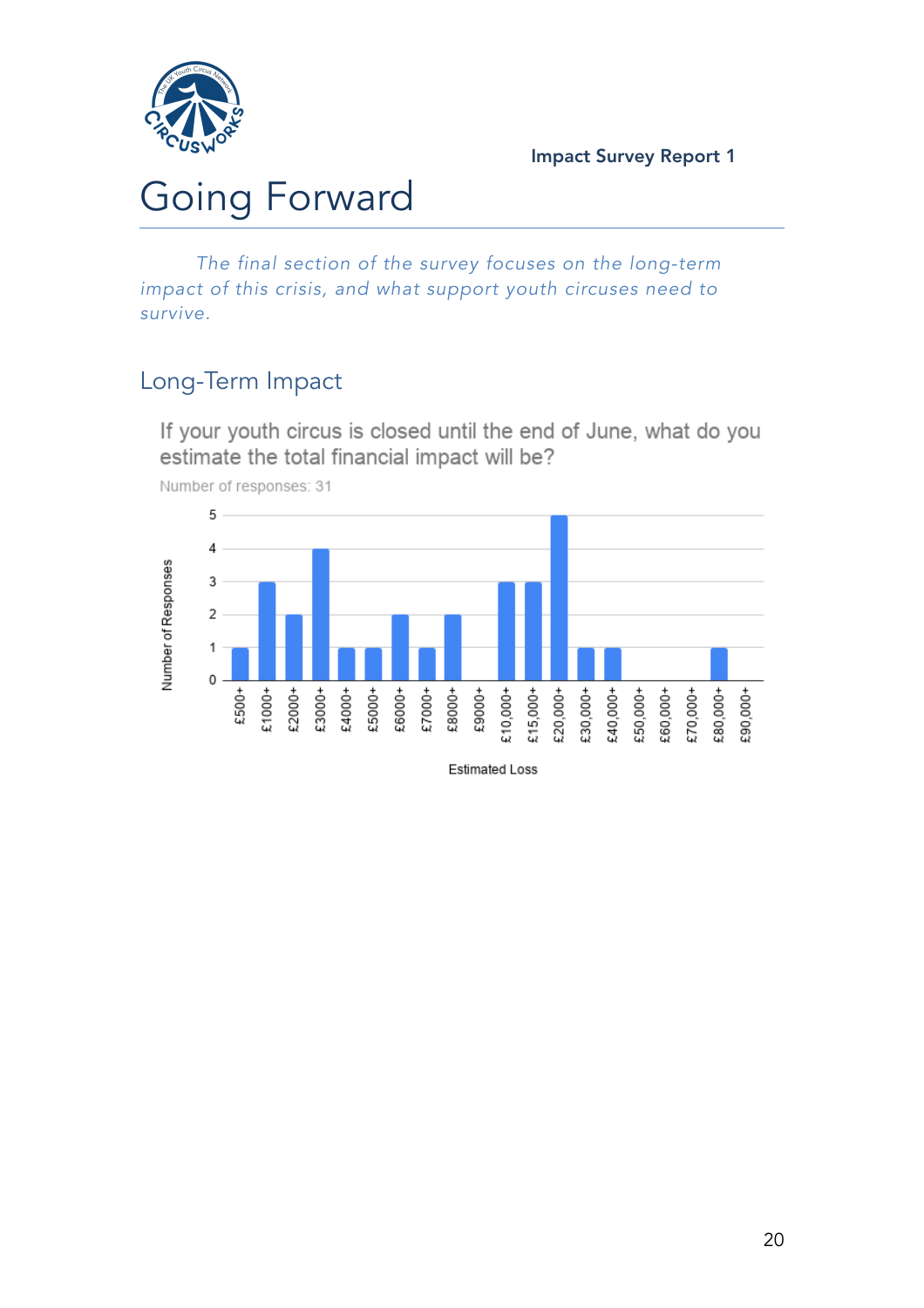

What long-term impact, financial or otherwise, do you expect this situation to have on your youth circus?

#### Written Answers: Summary *(for full answers, see* Supplement*)*

#### Financial Impact

Youth circuses are very concerned about the long-term financial impact of this crisis. Many youth circuses will close without external funding. Some run other aspects of their organisation on their youth circus income, and expect the whole organisation to collapse. Many face bankruptcy. Those that don't are still concerned about cash flow issues, and about going into debt.

#### Decline in Numbers

After this crisis is over, youth circuses might face a drop in participant numbers. This is due to a number of issues:

- Young people might lose interest;
- Parents, facing financial hardship themselves, will not be able to afford classes;
- Young people might struggle to keep their skill levels up in isolation;
- Parents of young people with additional needs might not want to disrupt their routines again after this crisis.

#### Loss of Staff

As so many youth circus staff are self-employed, and youth circuses cannot currently afford to pay them, they may have to seek work elsewhere during this time. This means that when youth circuses are able to restart, their teachers and staff might not be available to return. Additionally, many teachers will not be able to retain their skill level during this crisis, as they have nowhere to train.

#### Loss of Venue

Some youth circuses are concerned that they will lose the use of their buildings during this time, as they cannot afford to pay rent.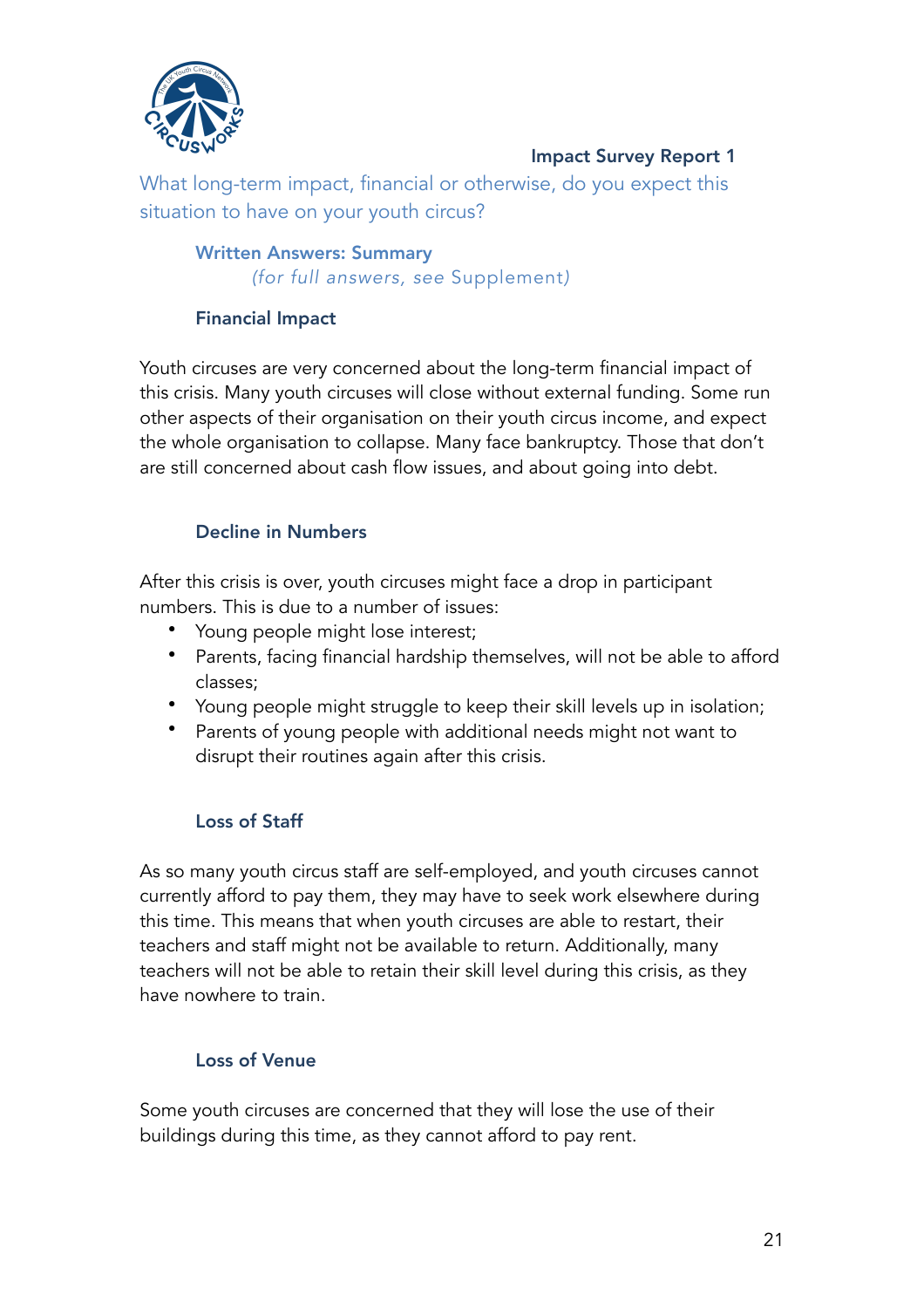

## Support Needed

Without external funding, how likely is it that your youth circus will survive this crisis?



Number of responses: 27

Likelihood of Survival

**OF THE 27 YOUTH CIRCUSES THAT ANSWERED THIS QUESTION, 81% (22 RESPONSES) BELIEVE THAT THE CHANCES OF THEIR YOUTH CIRCUS SURVIVING THIS CRISIS WITHOUT EXTERNAL FUNDING IS 50% OR LESS. 44% (12 RESPONSES) BELIEVE THEIR CHANCES ARE 20% OR LESS, WHILE 19% (5 RESPONSES) BELIEVE THAT THEY HAVE NO CHANCE OF SURVIVAL WITHOUT FUNDING. NO YOUTH CIRCUS BELIEVES THAT THEY HAVE MORE THAN AN 80% CHANCE OF SURVIVAL WITHOUT EXTERNAL FUNDING.**

What support do you require, from central government or elsewhere, if your organisation is to continue as usual once this crisis is over?

Written Answers: Summary *(for full answers, see* Supplement*)*

#### Concisely: Financial Relief.

There are a variety of suggestions regarding the form that this should take, however the main issue is that the financial support announced by the government to date (26th March 2020), does not apply to many of these youth circuses: most of their staff are self-employed, and many youth circuses are small businesses without a business premises, so they cannot apply for the government's small business grant funding.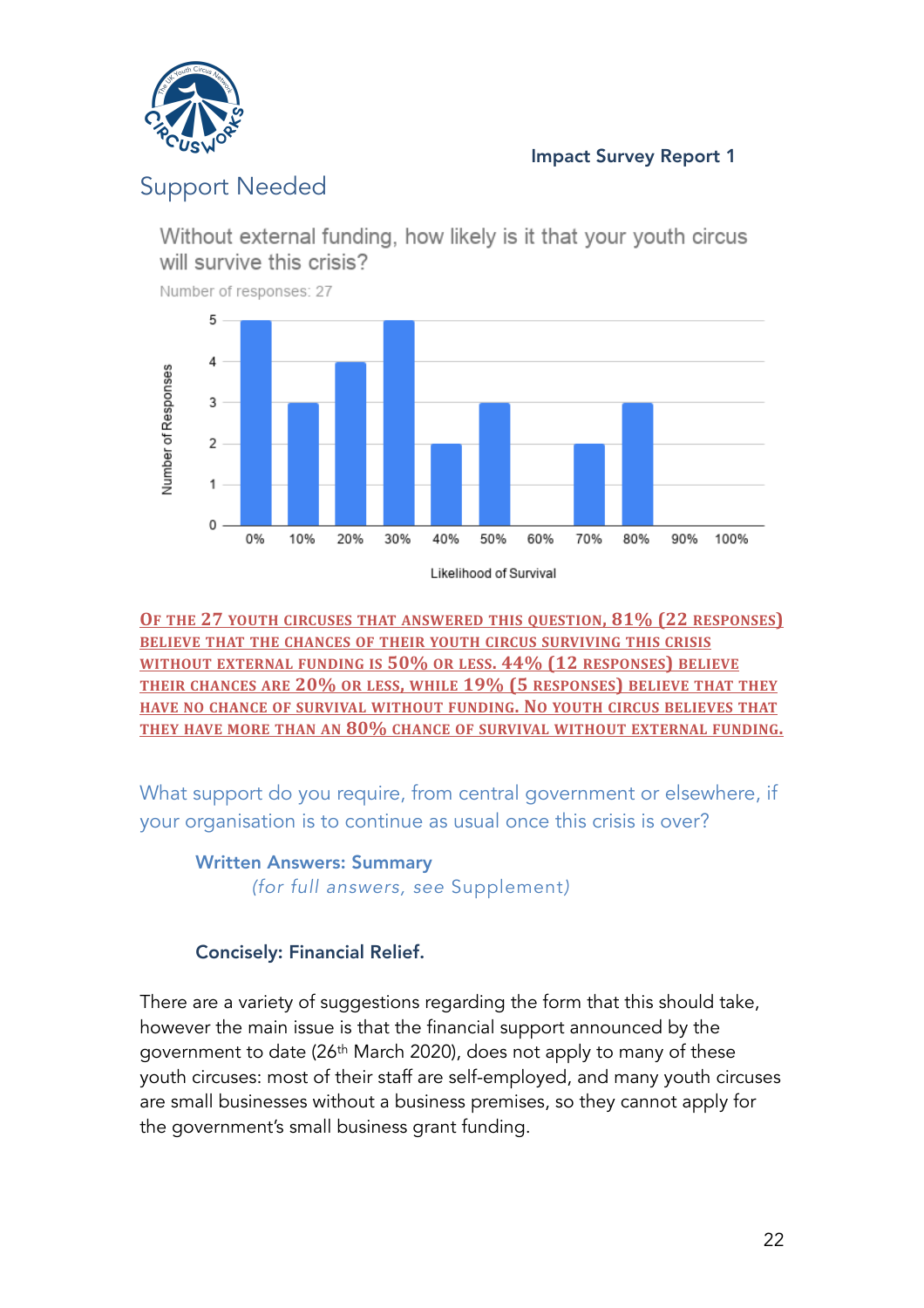

#### Self-Employed Staff

Youth circuses need the government to provide an income for self-employed workers, and that this needs to be paid swiftly. This will allow youth circuses to retain their staff, ensuring that they do not move away or seek work elsewhere.

#### To quote one response:

"Better financial support for self-employed staff. All of us have built our lives & household expenditure around realistic expectations of regular income and long-term projects. We knew that our situation is precarious, and in normal circumstances we all take measures to mitigate that - suddenly being told that our best hope is to apply for Universal Credit/SSP when many of us have partners working in the same sector will result in extreme household poverty for all of us."

#### Wider Financial Aid

Youth circuses also need direct business funding, to cover core running costs during the crisis, and support re-start up.

Suggestions include:

- Grants towards core running costs (the current small business grants do not apply to businesses that do not occupy property – many youth circuses share buildings or rent spaces short-term)
- The small business grant to apply to charities
- Grants for re-start up costs
- A rent holiday for the duration of the crisis
- Longer term investment in youth circus

One youth circus also raised the issue that they cannot get their business interruption insurance to pay out.

How can we (CircusWorks) best support you during this time?

Written Answers: Summary *(for full answers, see* Supplement*)*